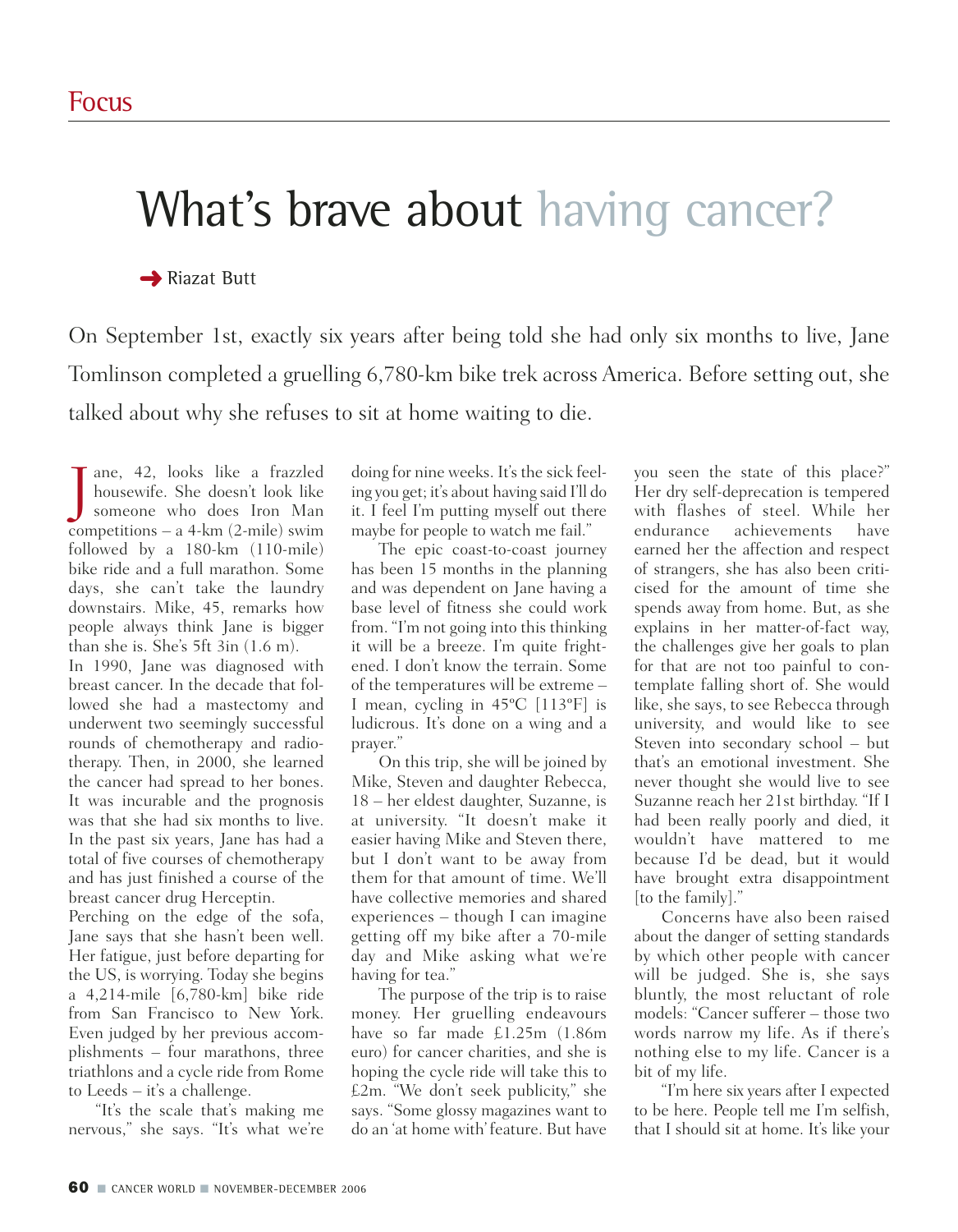

#### Focus

Pedal power. Tomlinson is not going to let her life be defined by the words 'cancer sufferer'

# The challenges give her goals to plan for that are not too painful to contemplate falling short of

life has no validity unless it's for someone else's memory. It's insulting. When you're poorly, you can't do the housework, you can't do the cooking, you can't do your job. To say that you should sit in the corner so people can visit you – it's like living your own wake. It makes me a bit angry."

She laughs at the suggestion that she's stroppy, but she also seems pleased by the notion. If she has become a mascot for triumph in the

face of adversity through her charity work, proving that chemotherapy and radiotherapy needn't entirely ruin someone's quality of life, that, she says, is a by-product, not something she set out to achieve.

"I am a mother, a sister, a daughter, a wife. And I happen to be a cancer sufferer. Why do I even have to be a sufferer? And what's brave about having cancer? Living with cancer isn't courageous. You make the choices you can in difficult circumstances. It's just having a shitty life. It's shit having cancer."

And the treatment that has helped to keep her alive is a doubleedged sword: "I've had two rounds of chemotherapy in two years and it's bloody horrible. Nobody tells you that. Nobody writes about how awful you feel after chemo. People see your hair fall out, but that's not the worst of it. I can't feel the fingers in one